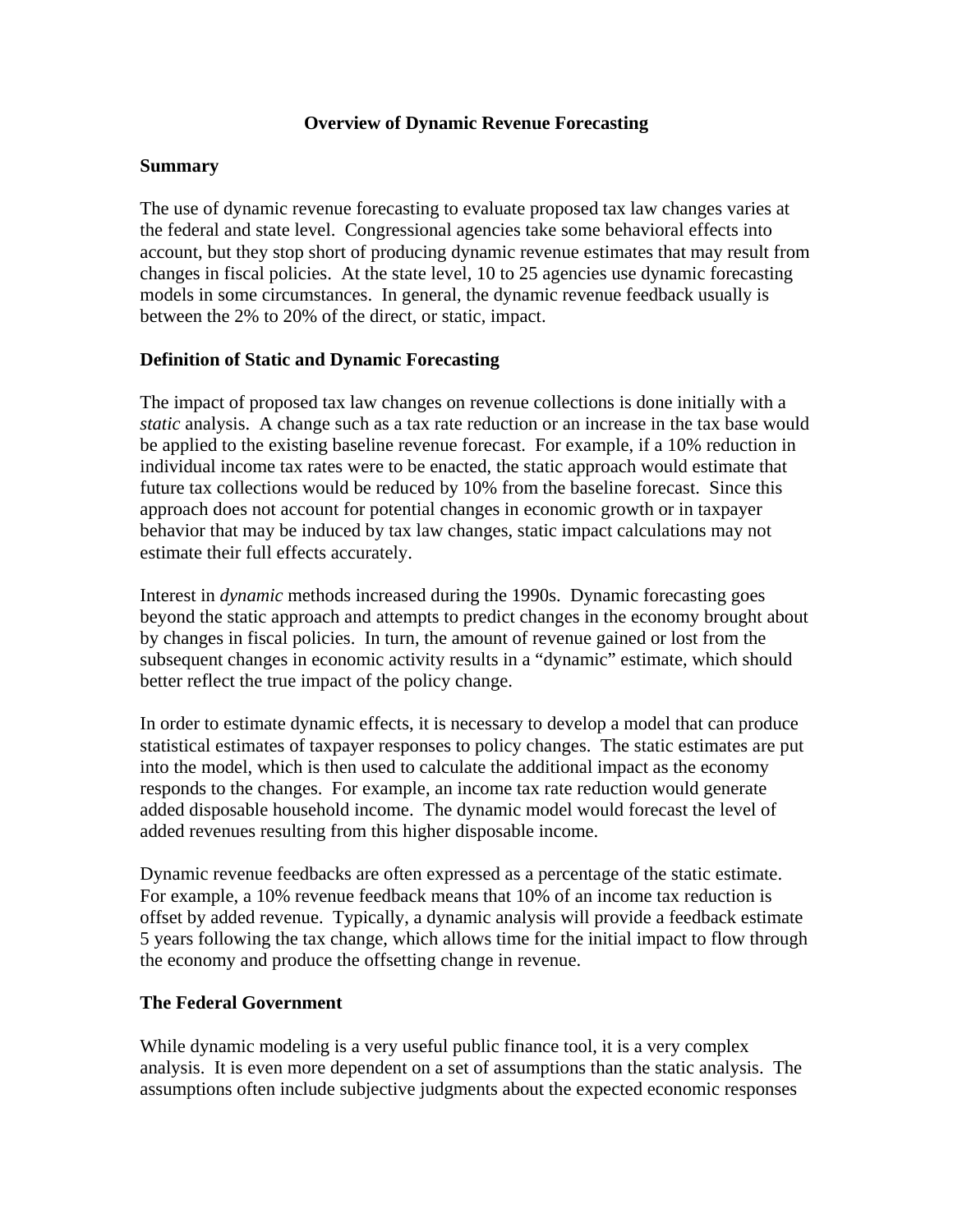to fiscal policy changes. As a result, use of dynamic models varies greatly at the federal and state level.

The Joint Committee on Taxation (JCT) is required to prepare estimates for most revenue legislation. In 2005, JCT issued a report describing their budget scoring methodologies. JCT reported that their models do take taxpayer behavioral responses into account, but only within the context of the fixed baseline economic forecast. They do not address potential changes in the economy's growth path in scoring tax proposals.

For example, a 10% individual income tax cut could be modeled in the baseline forecast by raising household incomes and reducing tax collections by the same amount. Under the JCT methodology, the offsetting tax revenue resulting from increased household spending can be calculated. The JCT, however, does not take the next step in a fully dynamic estimate, which would attempt to model the impact of tax law changes on future economic growth. In this case, as the tax cut flows through the economy, it could generate additional employment, capital spending, savings, etc., with the added economic growth producing more revenue. Due to the large number of factors affecting the broader economy outside of tax law, JCT has concerns about its ability to capture the macroeconomic impacts accurately.

The Congressional Budget Office (CBO) is assigned by law the task of making baseline projections of revenues and outlays and estimating the effects of spending proposals. Like JCT, CBO does not add these broader macroeconomic dynamic effects to most of its official estimates. However, CBO published a brief in December 2005 that addressed the dynamic impact of a hypothetical 10% cut in all federal tax rates on individual income. As a percentage of the conventional ("static") estimate, the simulation showed dynamic feedbacks after five years ranging from 1% to 21%, depending on the changes made to the behavioral assumptions in the model. The dynamic feedback from two conventional macroeconomic models (Global Insight and Macroeconomic Advisers) was 13% and 14%, respectively.

# **Experience from the States**

Several states have begun producing dynamic estimates of tax law changes in recent years, while others have reduced or abandoned their earlier efforts. In 2003, the Heritage Foundation sponsored a survey of all the states and reported that 10 states were using dynamic revenue forecasting methods. Of those, five used models developed by Regional Economic Models, Inc. (REMI), while the others used other models or methods. In 2004, 16 states were reported to be using REMI models, while REMI's own literature in 2005 said that "more than half" of state governments were using its models. The REMI models generate a full dynamic estimate, including the impact of tax law changes on subsequent economic growth.

Among the states that developed their own models, California and Nebraska have discontinued their use.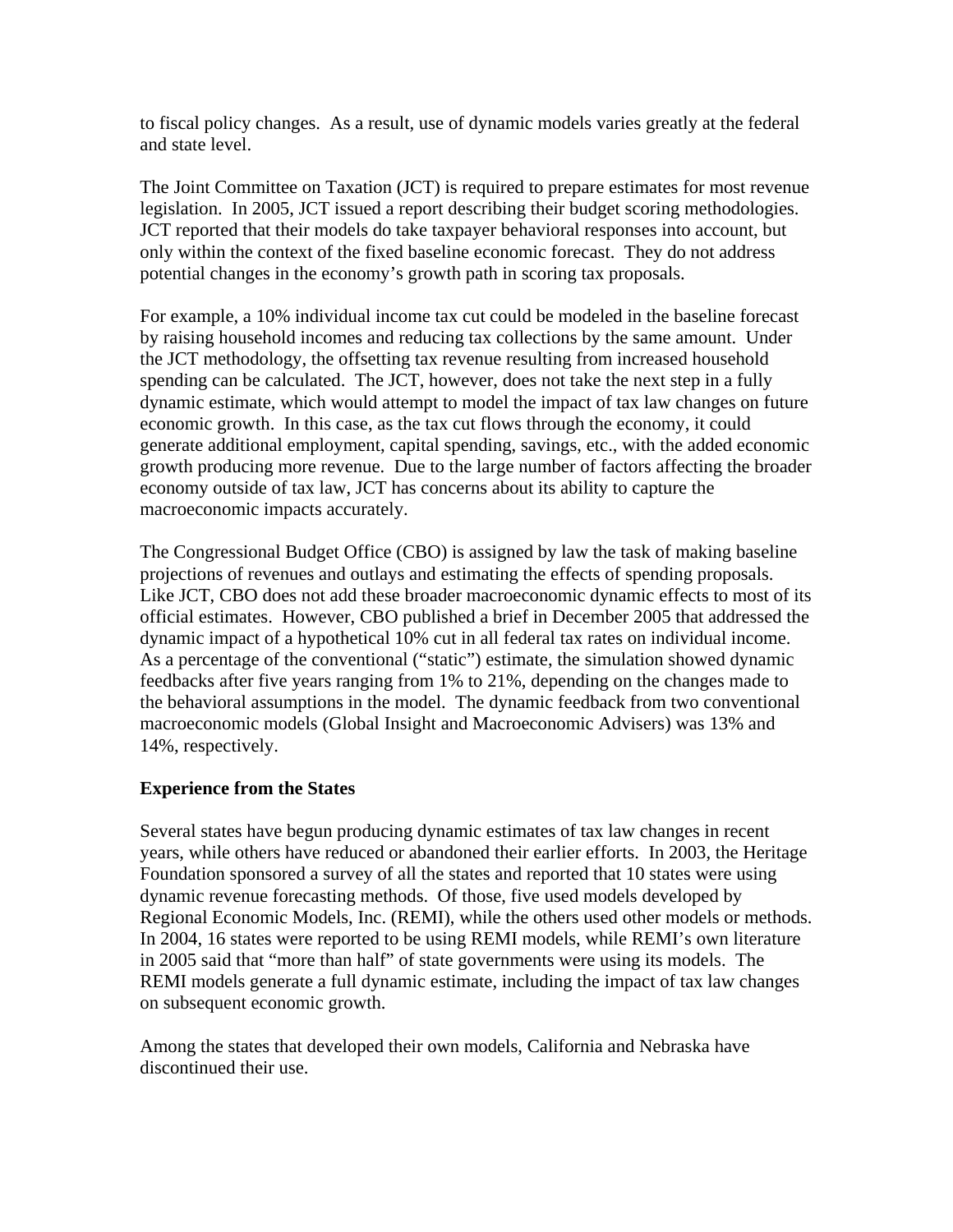California: With the assistance of outside consultants, the California Department of Finance developed its Dynamic Revenue Analysis Model (DRAM) in the mid-1990s. 1994 legislation required the use of dynamic revenue estimates for tax law changes with a static impact of more than \$10 million. The staff used the model extensively for several years and reported revenue feedbacks of: 18% for corporate income tax reductions; 4% for individual tax reductions; and, 12% for sales tax reductions. The legislation that required dynamic scoring expired in 2000, and the staff discontinued producing dynamic estimates by 2002. The model was expensive and difficult to maintain, key personnel left the agency and were not replaced, and the results were not sufficiently different from static analyses to influence policy decisions.

Kentucky: The Office of State Budget staff used the REMI model to analyze a tax package in 2004 that included \$100 million increases (each) in the individual income, corporate license, and cigarette excise taxes. The dynamic revenue loss of the \$300 million tax package was estimated to be \$(18.1) million, or 6%, in 2008.

New Mexico: The New Mexico Legislative Finance Committee staff has acquired the REMI model with the intent to produce dynamic revenue estimates. The state's Department of Finance and Administration used REMI to produce dynamic estimates of personal income tax rate reductions enacted in 2003. In the fifth year (2008) following enactment, the total dynamic revenue feedback was estimated to be about 2%.

Ohio: In 2005, the Ohio Department of Development contracted with REMI to perform a comprehensive and detailed analysis of a broad tax reform package. REMI's analysis also included estimates of some of the partial dynamic effects induced by some of the specific tax changes in the package. REMI estimated that the fifth-year revenue feedback of a sales tax increase was  $(11)$ %; for the personal income tax, it was  $(8)$ %; for the corporate franchise tax,  $(10)$ %; and, for the tangible personal property tax, it was  $(9)$ %.

Oregon: The Oregon Legislative Revenue Office (LRO) uses its own Oregon Tax Incidence Model (OTIM) to analyze tax proposals. OTIM is structurally similar to the California DRAM model and is maintained by LRO staff with the assistance of consultants. In 2003, the model was used to analyze several tax law changes, including a phased increase in the corporate income tax sales factor from 80% to 100%. The bill also included an increase in the research and development  $(R & D)$  tax credit. The published revenue impact analysis showed a dynamic revenue feedback of approximately 12% five years after enactment. In 2005, the LRO revenue impact analysis of an expansion of the R & D credit estimated a dynamic feedback of approximately 14% from the enhanced credit.

LRO staff said that they typically observe revenue feedbacks in the 10% to 15% range when they simulate individual income tax reductions.

Texas: The Texas Office of the Comptroller of Public Accounts (OCPA) staff uses a REMI model to analyze tax law changes. Most of their work has been to analyze offsetting tax changes; for example, a \$100 million property tax cut combined with a